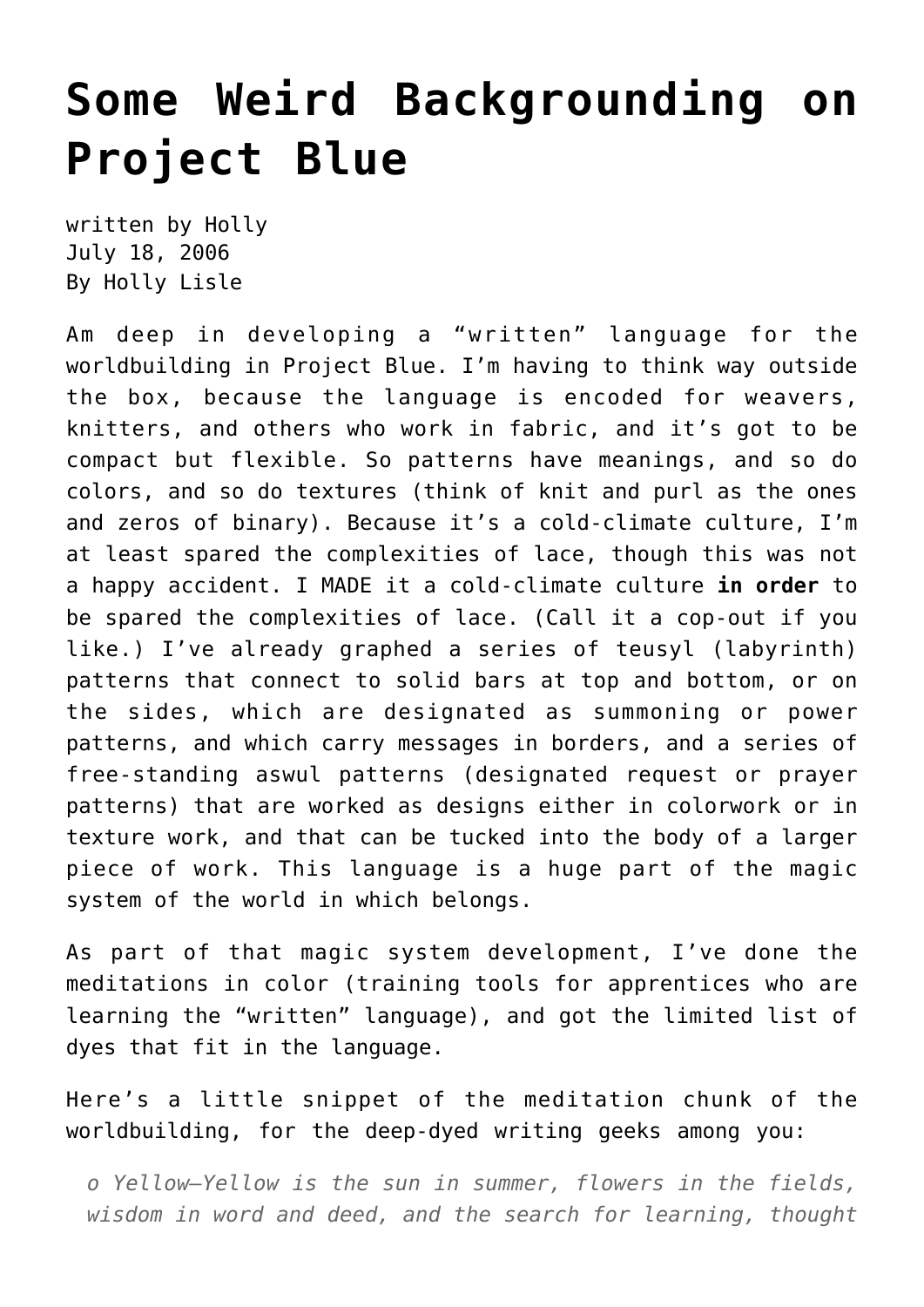*and questioning, pursuit for the sake of pursuit, decision and uncertainty in their turn. Yellow moves through the air, and its seat is in the mind. Yellow brings power, and the power can work to good or to evil.*

- *marigold yellow*
- **•**  $â€d$  burdock vellow
- *dandelion yellow*
- *willow-leaf yellow*
- *cumin vellow*

*o Green—Green is spring in new growth and summer in profusion, the fields and the forests, meadows and gardens. Green is the giver of nourishment, the milk of the earth, riches sought and unsought. Green is born of the earth and is fed by water and air, and its seat is in the hands and the feet. Green brings power, and the power can work to good or to evil.*

- *artemesia green*
- *grass green*
- *spinach green*
- *nettle green*
- $â€$ ¢ lily-of-the-valley-leaf green

*o Blue—Blue is the sea and the sky, the wild places where humanity cannot travel unaided, the great mystery. Blue is the serenity of open spaces, the rivers rich with fish, the air bursting with birds. Blue is the curiosity of the unknown, wildness and confusion, storm and gentle rain in their turn, change and change and change again. Blue travels in water and air, and its seat is in the heart. Blue brings power, and the power can work to good or to evil.*

- *•* grape blue
- *indigo blue*
- *red-maple-bark blue*
- *cherry-root blue*